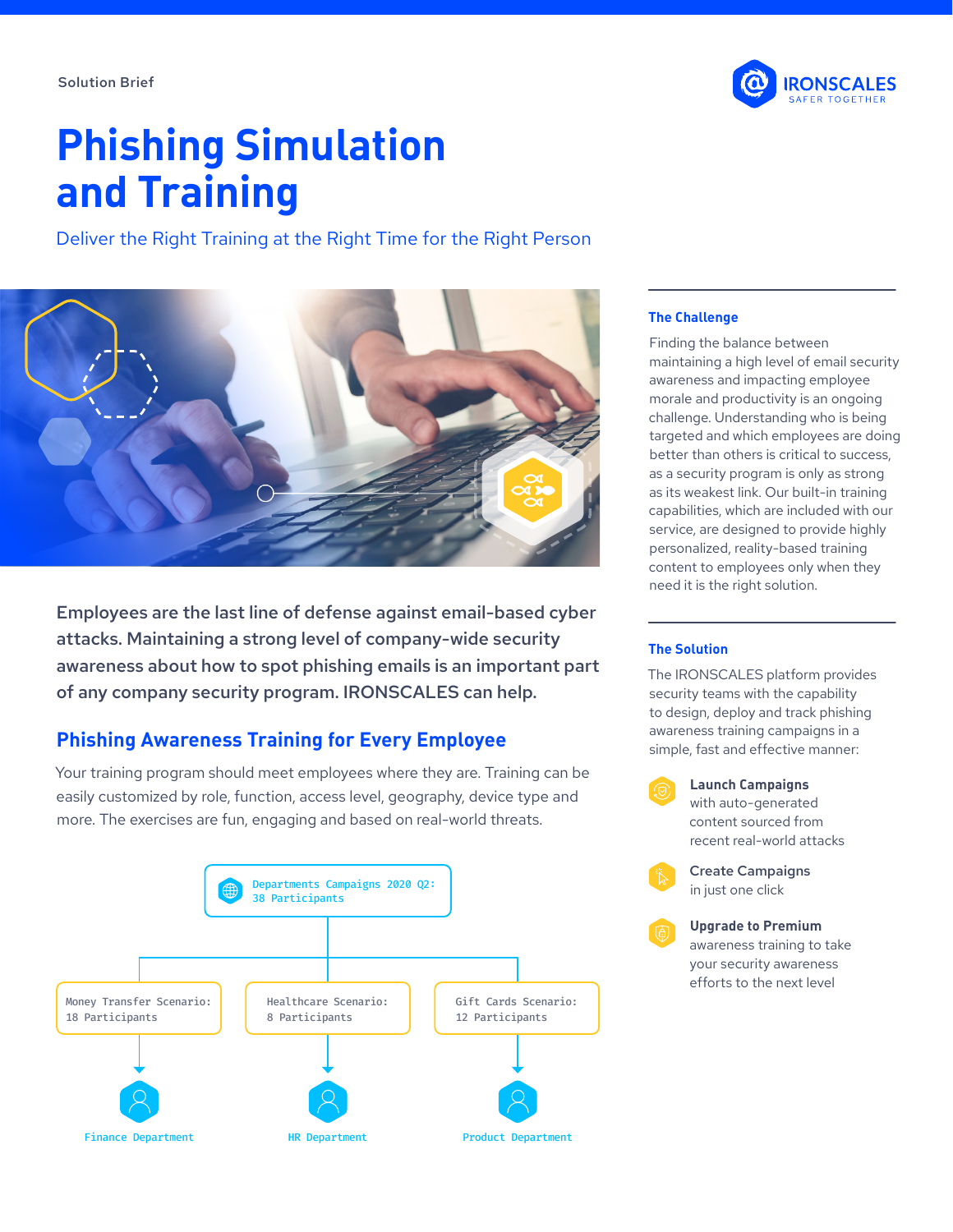on IT human resources

GLOBAL IT DIRECTOR AT TELIT

ITZIK MENASHE

# **Phishing Simulations Built on Real-World Activities**

Traditional phishing simulations rely on fictional or outdated scenarios. Our simulations leverage reality-based scenarios that have been identified and sent to us by the thousands of security teams that comprise our Community. You will be able to test your team against the latest types of attacks like credential theft, invoice fraud, vendor account compromise and more.

| Not a company domain                                                                                                                                                                                       |
|------------------------------------------------------------------------------------------------------------------------------------------------------------------------------------------------------------|
| <b>COVID19 Workspace Best Practice</b>                                                                                                                                                                     |
| Ervin Hyatt<br>ervin.hy to agmail.com                                                                                                                                                                      |
| Hi William,<br>I found this video on youtube, and I think you should watch it:<br>https://www.scfgh_45.com/tmr/.premium-1.7173069?fbclid=IwAR3Py3-<br>aDbbXkKXWjVRiNAAtX-AQrj59Ak97ro_rK0igDuEhwKRIw41QvMs |
| Thanks,<br><b>Ervin Hyatt</b><br><b>Tax Accountant</b>                                                                                                                                                     |
| The link does not match the<br>Odd content for this person<br>description in the body                                                                                                                      |

IRONSCALES helps us train our employees to recognize and easily report phishing emails, resulting in significant savings of all cyber attacks use email as their attack vector



**RONSCALES**